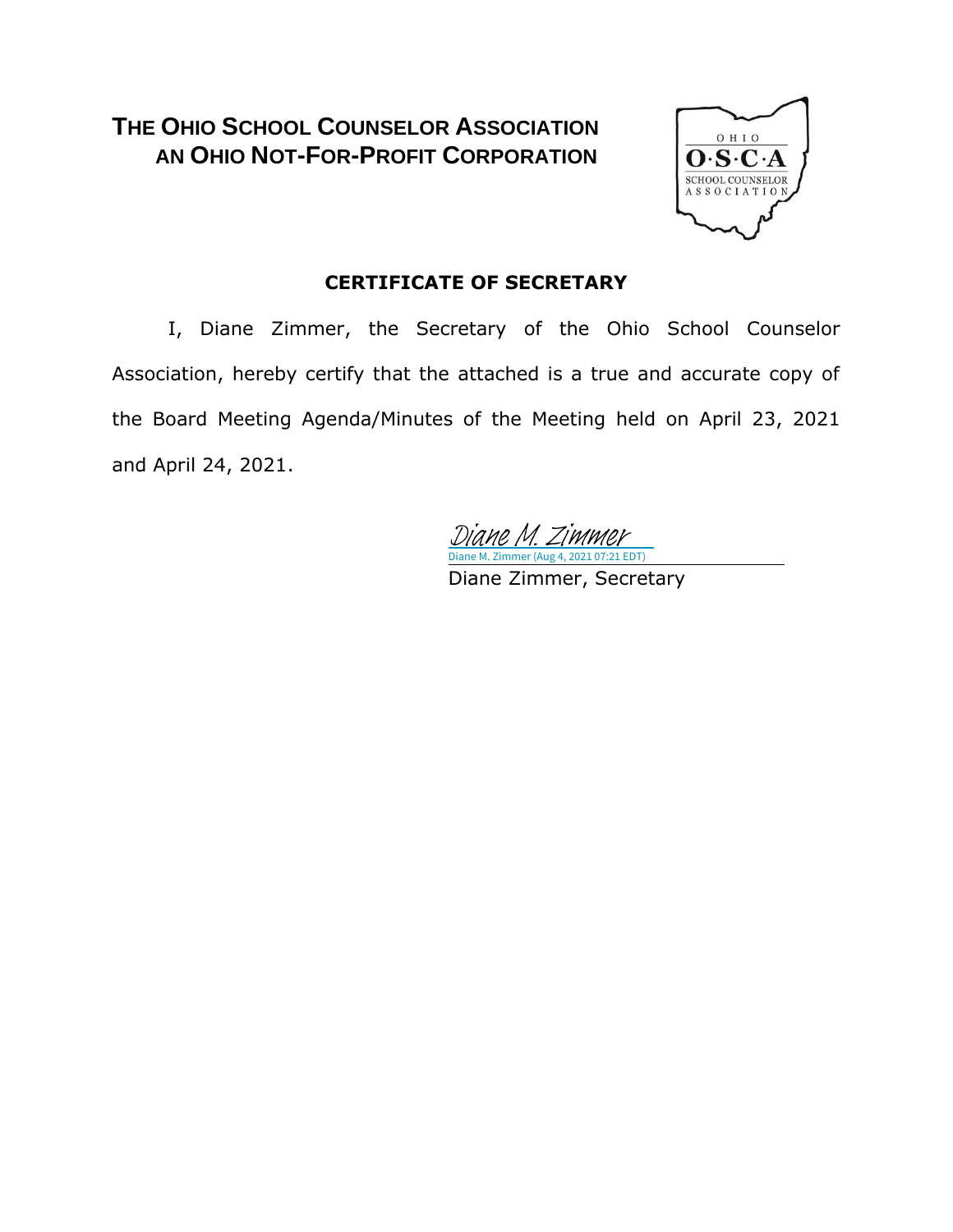## **Ohio School Counselor Association Board Meeting Agenda - April 23-24, 2021**

**Friday, April 23**

**6:00 PM Welcome, Introductions & Housekeeping**

**6:45 PM Executive Meeting**

#### Roll Call (Secretary)

● Present: Voting- Members Sara Hoffman, Carrie VanMeter, Michelle Grimm, WillaMarie Jackson, Diana Arie, JP Oehrtman, Emily Stamm, Darren Miller, Erin Miller, Justin Fults, & Cara Sanders.

Non-voting members - Shawn Grime, Ali Hooper, Heather Couch, Erin O'Brien, Beth Hinshaw, Laura Hogue, Tutsy Asmus, CJ Conrad, Nichole Miller, & Dr. Rachel Vitale.

Absent: Cara Habermehl, Dr. Dakota King-White, Susan Monticelli, Becky School

#### Opening of Meeting (President)

- Motion to Call Executive Meeting to Order First: Michelle Grimm/ Second: Carrie VanMeter For: All / Against: None / Abstain: None
- Motion to Accept the April 2021 Board Meeting Agenda with Flexibility First: Carrie VanMeter / Second: Justin Fults For: All / Against: None / Abstain: None
- Motion to Accept the January 2021 Board Meeting Minutes First: Justin Fults / Second: JP Oehrtman For: All / Against: None / Abstain: None
- Motion to Accept the Resignation of Darlene Mack as Professional Development Chair Effective Immediately First: Darren Miller / Second: Carrie [VanMeter](mailto:carrievanmeter@ohioschoolcounselor.org) For: All / Against: None/ Abstain: None

Financial Report (Treasurer & Executive Director)

● Motion to Approve the April 2021 Fiscal Report First: WilliaMarie Jackson / Second: Diana Arie For: All / Against: None / Abstain: Done

#### **7:30 PM Legislative Report (Government Advantage Group)** Julia Wynn

● State Budge House Constitutional School Funding Formula

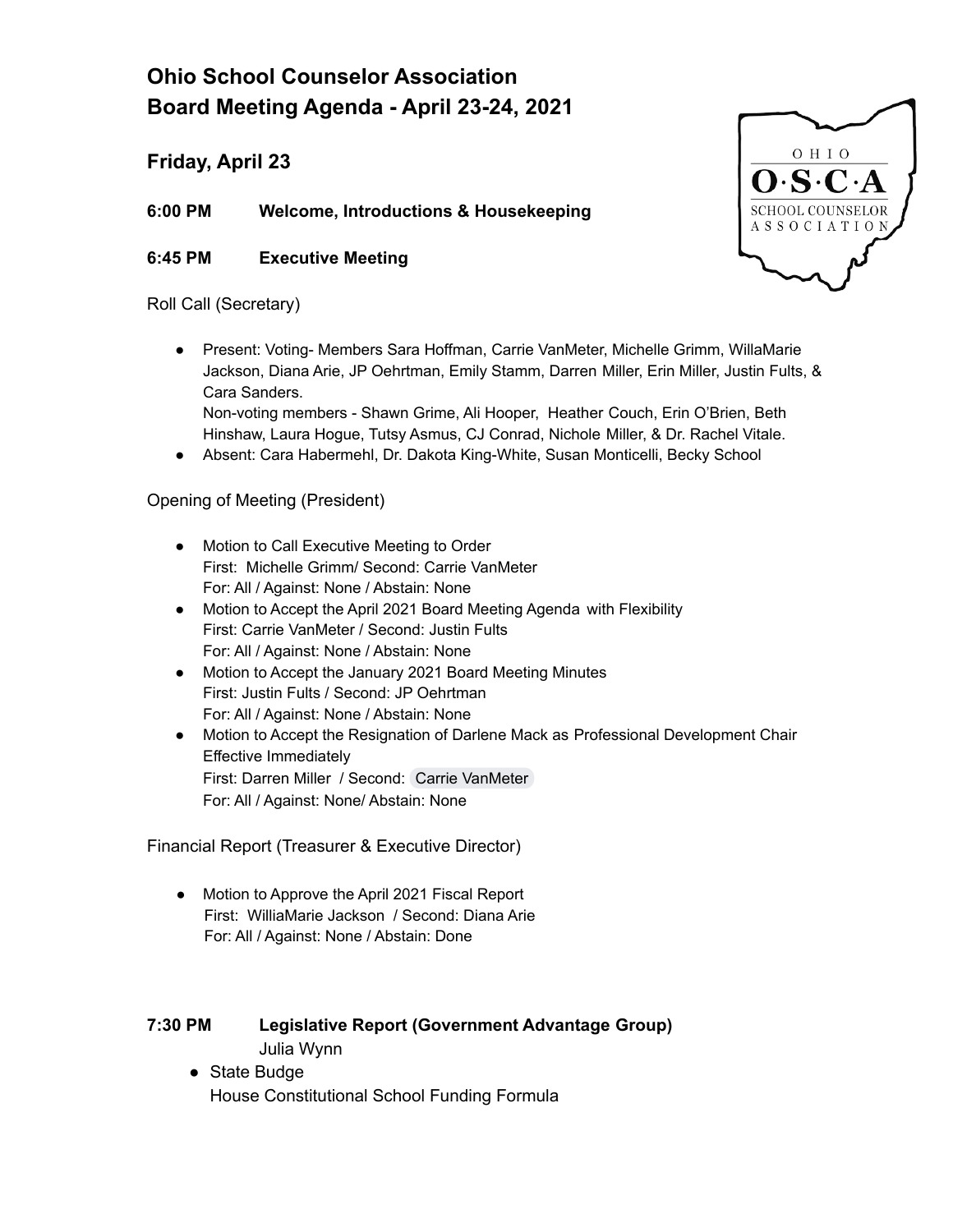Student Wellness and Success Fund increased oversight FAFSA Completion Career Awareness Childhood Mental Health Issues School Counselor Standards Graduation Requirements ACT voluntary ODE - Job Description for School Counselor & School Counselor Liaison Federal Stimulus Money for Public Schools Reforms to report card system Career Tech Transmission of Records

#### **8:10 PM Administrative Assistant**

● There was a discussion about moving the P.O. Box closer to Ali or virtual P.O.

#### **8:15 PM Small Group/Committee Work**

● Members worked in committees for the rest of the evening.

#### **Saturday, April 24**

#### **9:00AM AOCC Update (President & Executive Director)**

• Sara"s inspiring words "this year has been a marathon" All Ohio Proposals due this weekend - 170 submitted Pre-conference Oct 27 Conference Oct 28 & 29 Dr. Regina Armour - Featured Speaker Sarah Kiefer 6 hours of Technology True Colors (OEA Free) Nicholas Gurich Missy McClain - Trauma-Informed Care

#### **9:30 AM Officer Reports**

- Advocacy & Outreach Laura Hogue meeting monthly Graduate Student outreach How to land a school counseling job? - Meet up and AOCC Elementary, Middle School, and High School Data Collection support and mentoring
- Diversity & Inclusion Dakota King White Looking for people from the association
- Government Relations April 13, 2021, Legislative Advocacy Day - 31 people Teresa Fedor & Jessica Miranda
- Member Services Tutsy What is the vision? Recognition gifts?
- Professional Recognition Dr. Rachel Vitale AOCC Awards, Counselor Spotlight, and OSCAR Award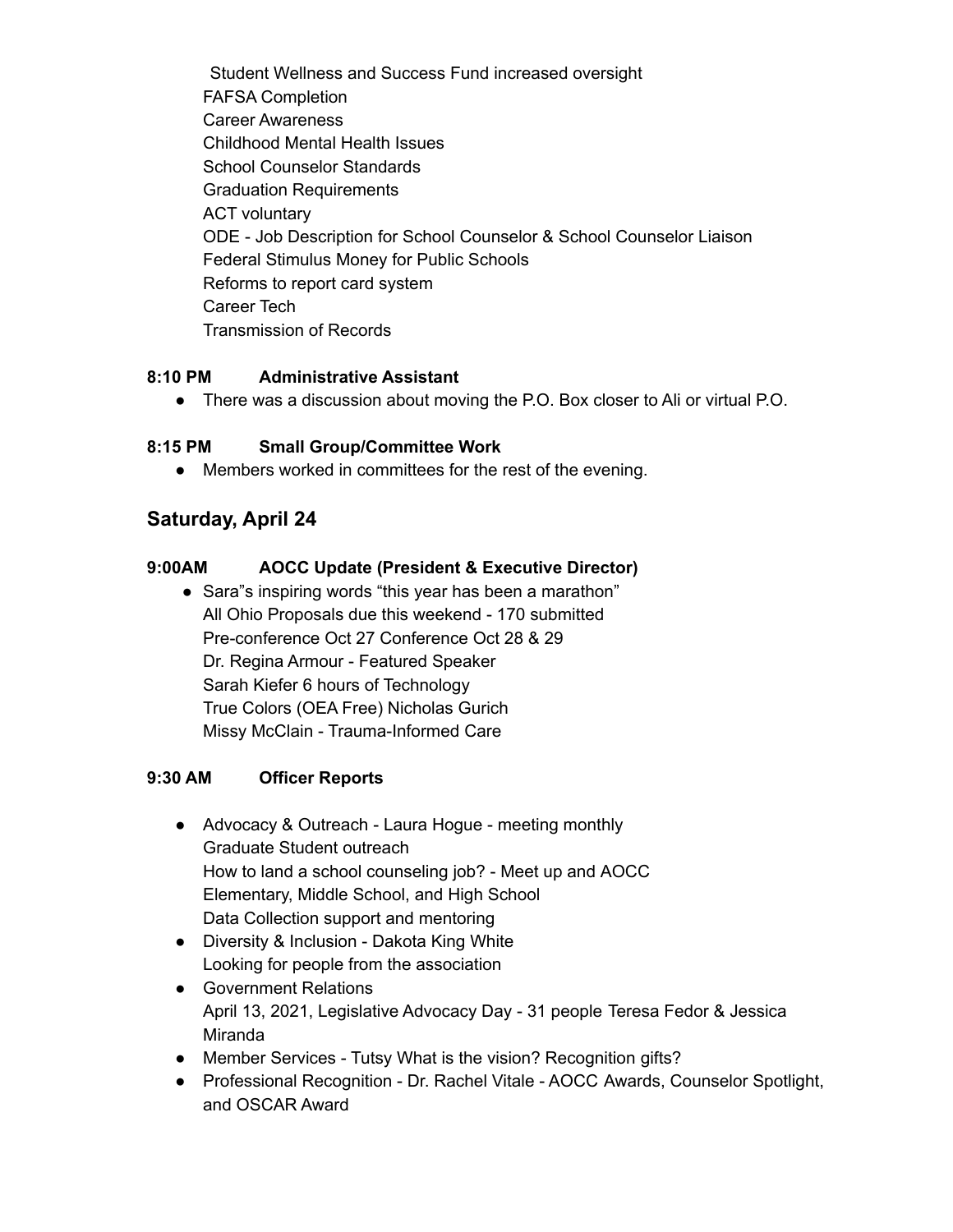- Executive Director Shawn Grime provided the board with an update on all the items impacting school counselors in the state such as FAFSA Completion, Excel Group, Management Council provides the data for FAFSA completion and the math pathways.
- Administrative Assistant- Ali Hooper email filter "How do I get an Ohio License"?

#### **11:30 AM Committee Update**

- OSCA/ODE Meet-Ups Sara Hoffman explains past and future Celebrate Successes, ZOOM bomb experience switch to YouTube Live, House Bill 67, Updating Industry Credentials, and Military Option.
- Summer LDI Update- Leadership Development Institute will be in Toledo staying at the Renaissance Hotel on July 19 from 1 pm to July 20, 2021, at 2 pm.
- State Initiatives/Committees/Task Force Updates- Federal Grant to Increase Mental Health Services for Appalachian counties in the state Use the model to create Mental Health Teams Whole Child Implementation Group

#### **12:00 PM Lunch Operating Procedures Introduction and Review**

● Shawn explained how the operating procedures guide the board. Groups of three led by WillaMarie, Sara, and Michelle

#### **Profession**

**1:00 PM Operating Procedures Work Session**

#### **3:00 PM Closing of Meeting (President)**

● Motion to Call Executive Meeting to Close First: JP Oehrtman / Second: WillaMarie Jackson For: All/ Against: None / Abstain: None